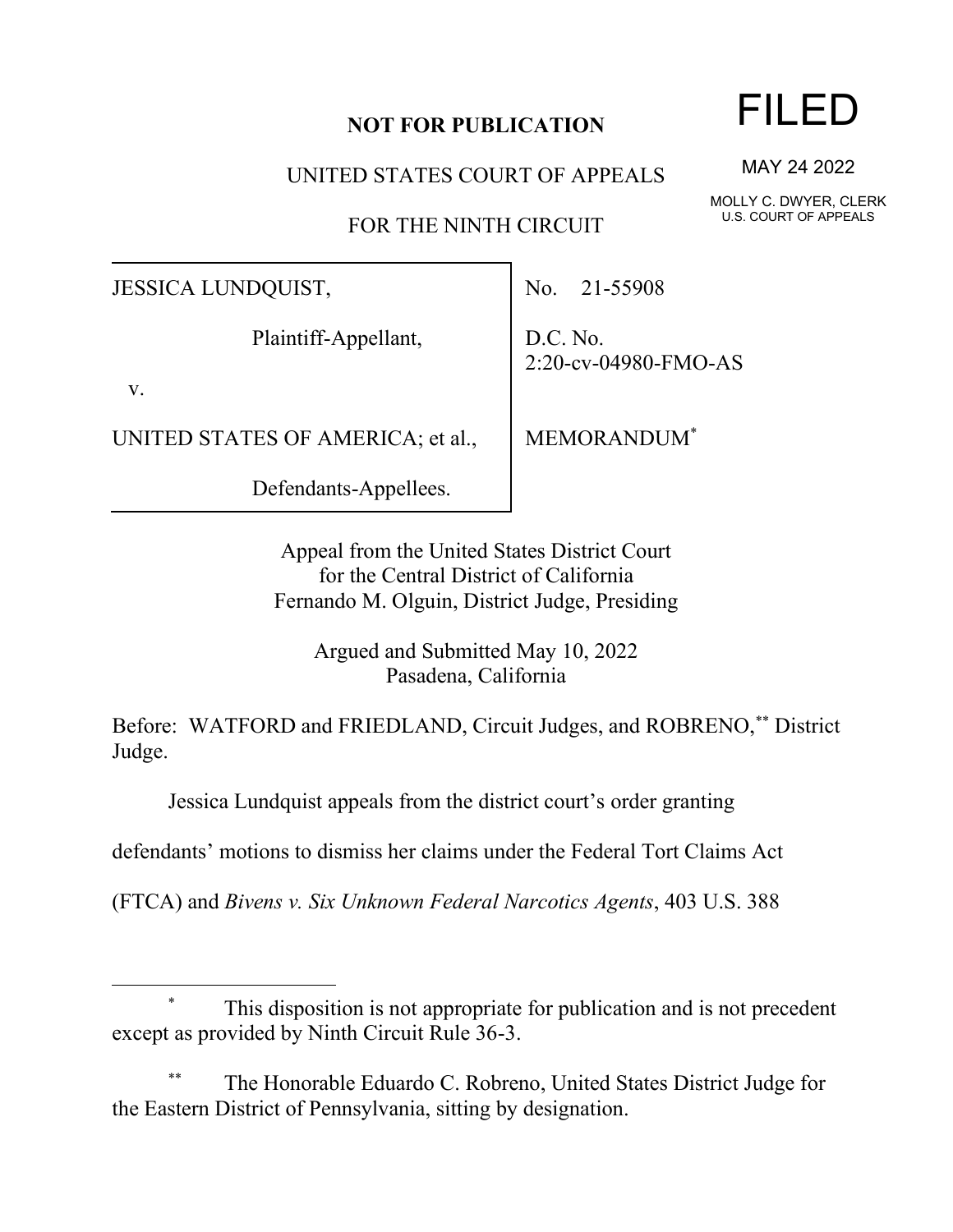Page 2 of 5

(1971). We dismiss the appeal for lack of jurisdiction.

Lundquist concedes that the district court's July 27, 2021, order granting defendants' motions to dismiss was not a final, appealable order when Lundquist filed her original notice of appeal because the court dismissed the FTCA claims without prejudice. *See WMX Techs., Inc. v. Miller*, 104 F.3d 1133, 1136 (9th Cir. 1997) (en banc). She contends, however, that the July 27 order was "made final" by the district court's September 2, 2021, order dismissing the action for "failure to comply with a court order and failure to prosecute."<sup>1</sup> But the September 2 dismissal for failure to prosecute did not finalize the July 27 order; it provided an independent basis for disposing of the action. *See Ash v. Cvetkov*, 739 F.2d 493, 498 (9th Cir. 1984) (holding that nonfinal rulings, such as the July 27 order, "do not merge into a judgment of dismissal without prejudice for failure to prosecute").

The amended notice of appeal that Lundquist filed on September 3, 2021, could not cure the defects in the original notice. Even though the September 2 order was undoubtedly final, "a notice of appeal that is void at the outset cannot by

<sup>&</sup>lt;sup>1</sup> Characterizing the district court's ruling as a dismissal for failure to comply with a court order is "somewhat problematic" because the court did not explicitly order Lundquist to file an amended complaint. *Yourish v. Cal. Amplifier*, 191 F.3d 983, 986 n.4 (9th Cir. 1999). Since our analysis does not change depending on whether the September 2 dismissal was for failure to comply with a court order or failure to prosecute, we refer to it as a dismissal for failure to prosecute. *See Pagtalunan v. Galaza*, 291 F.3d 639, 642 (9th Cir. 2002) (noting that a court must weigh the same factors whether a dismissal is for failure to prosecute or for failure to comply with a court order).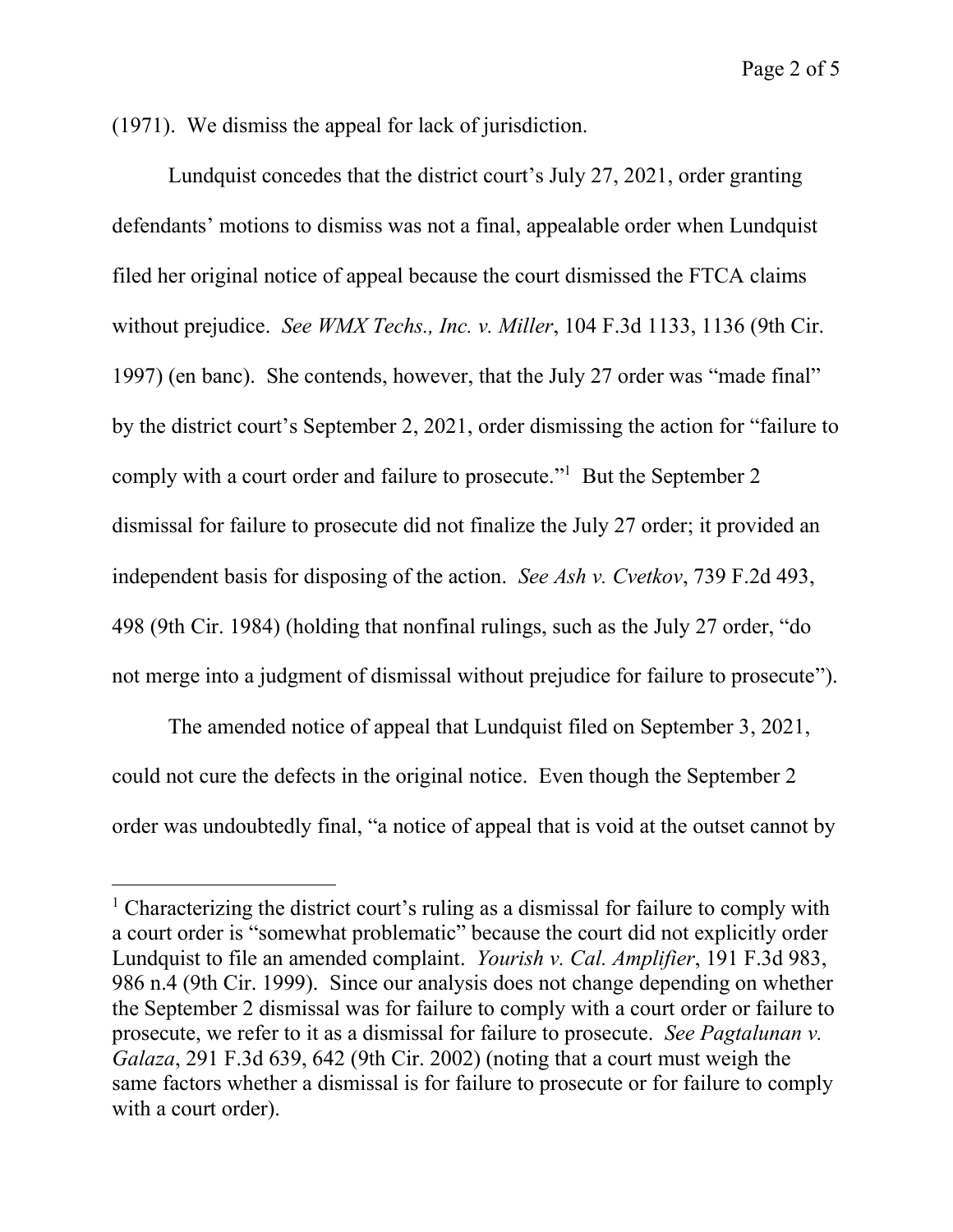amendment become anything other than void." *Trinidad Corp. v. Maru*, 781 F.2d 1360, 1362 (9th Cir. 1986) (per curiam). We do have discretion to construe an amended notice of appeal as a request to docket a new appeal, *id.*, but we decline to do so because Lundquist has not shown that the district court abused its discretion in dismissing for failure to prosecute.

The district court appropriately identified and applied the five factors it was required to consider before dismissing for failure to prosecute: "(1) the public's interest in expeditious resolution of litigation; (2) the court's need to manage its docket; (3) the risk of prejudice to defendants/respondents; (4) the availability of less drastic alternatives; and (5) the public policy favoring disposition of cases on their merits." *Pagtalunan v. Galaza*, 291 F.3d 639, 642 (9th Cir. 2002) (citing *Ferdik v. Bonzelet*, 963 F.2d 1258, 1260–61 (9th Cir. 1992)).

As to the first two factors, "[d]istrict judges are best situated to decide when delay in a particular case interferes with docket management and the public interest." *Ash*, 739 F.2d at 496. Although Lundquist's period of inactivity between the July 27 order and her August 20, 2021, notice of appeal was less than four weeks, we have previously deferred to a district court's judgment that such a delay was unreasonable. *See id.* Moreover, the district court had already dismissed Lundquist's original complaint because she failed to file an opposition to defendants' initial motions to dismiss. In these circumstances, we cannot say that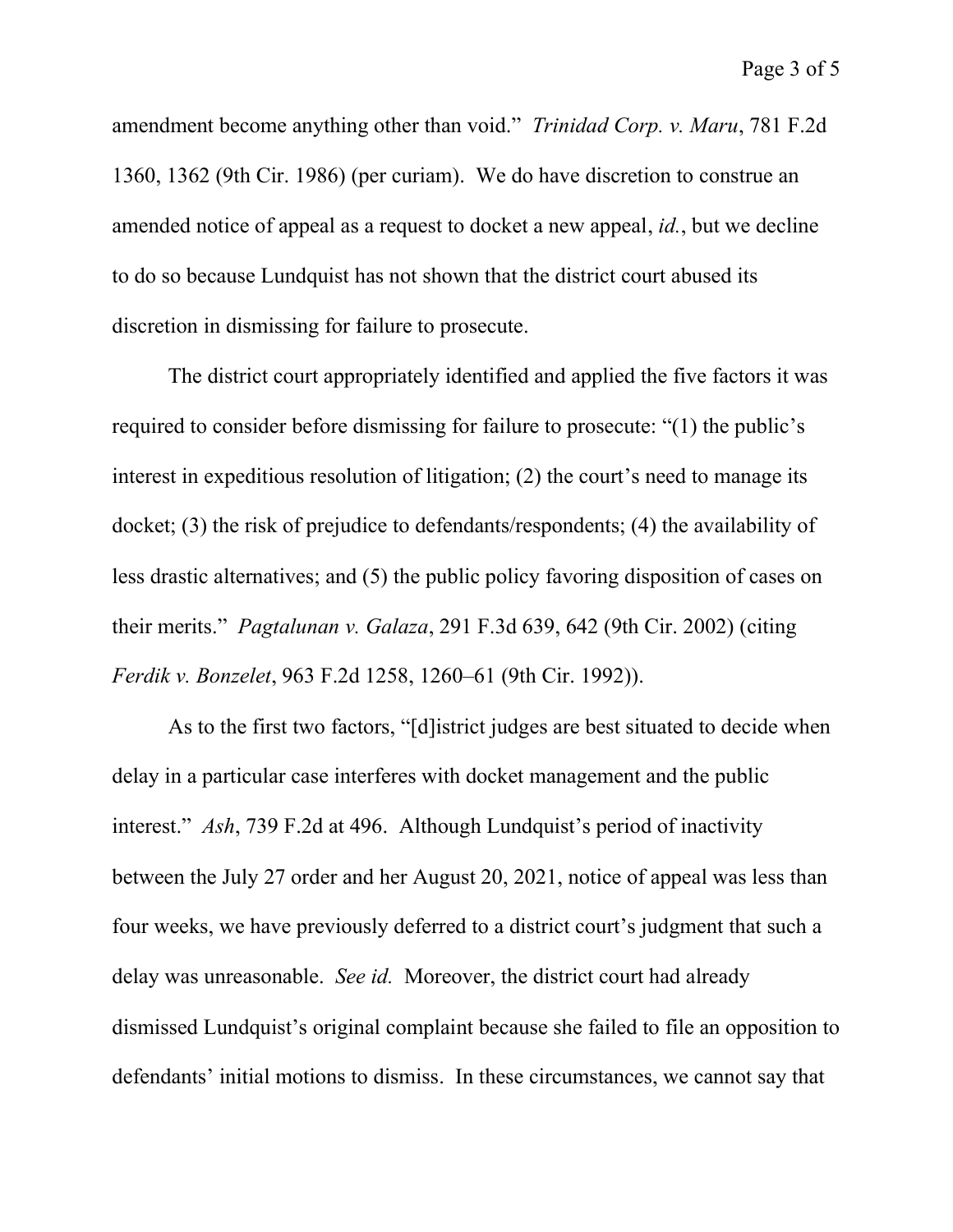the district court erred in determining that the first two factors favor dismissal.

The third factor, the risk of prejudice to the defendants, also favors dismissal. Although further delay in this action would not obviously prejudice the defendants, there is a "rebuttable presumption of prejudice" to defendants from a plaintiff's unreasonable delay. *In re Eisen*, 31 F.3d 1447, 1453 (9th Cir. 1994). Here, Lundquist offers no evidence to rebut the presumption of prejudice.

While the fourth factor, the availability of less drastic alternatives, is a close question, it ultimately favors dismissal as well. The district court could have simply converted its dismissal of the FTCA claims to a dismissal with prejudice and then entered judgment. Nonetheless, the court's warning to Lundquist that failure to file a timely amended complaint would result in dismissal can suffice under the fourth factor. *See Ferdik*, 963 F.2d at 1262. Furthermore, the district court had previously taken the less drastic approach of dismissing the original complaint with leave to amend after Lundquist failed to respond to defendants' motions to dismiss.

The district court correctly found that the fifth factor, the public policy favoring disposition on the merits, does not support dismissal.

Because four of the five factors favor dismissal, we cannot conclude that the district court abused its discretion in dismissing the action for failure to prosecute. *See Yourish v. Cal. Amplifier*, 191 F.3d 983, 990 (9th Cir. 1999).